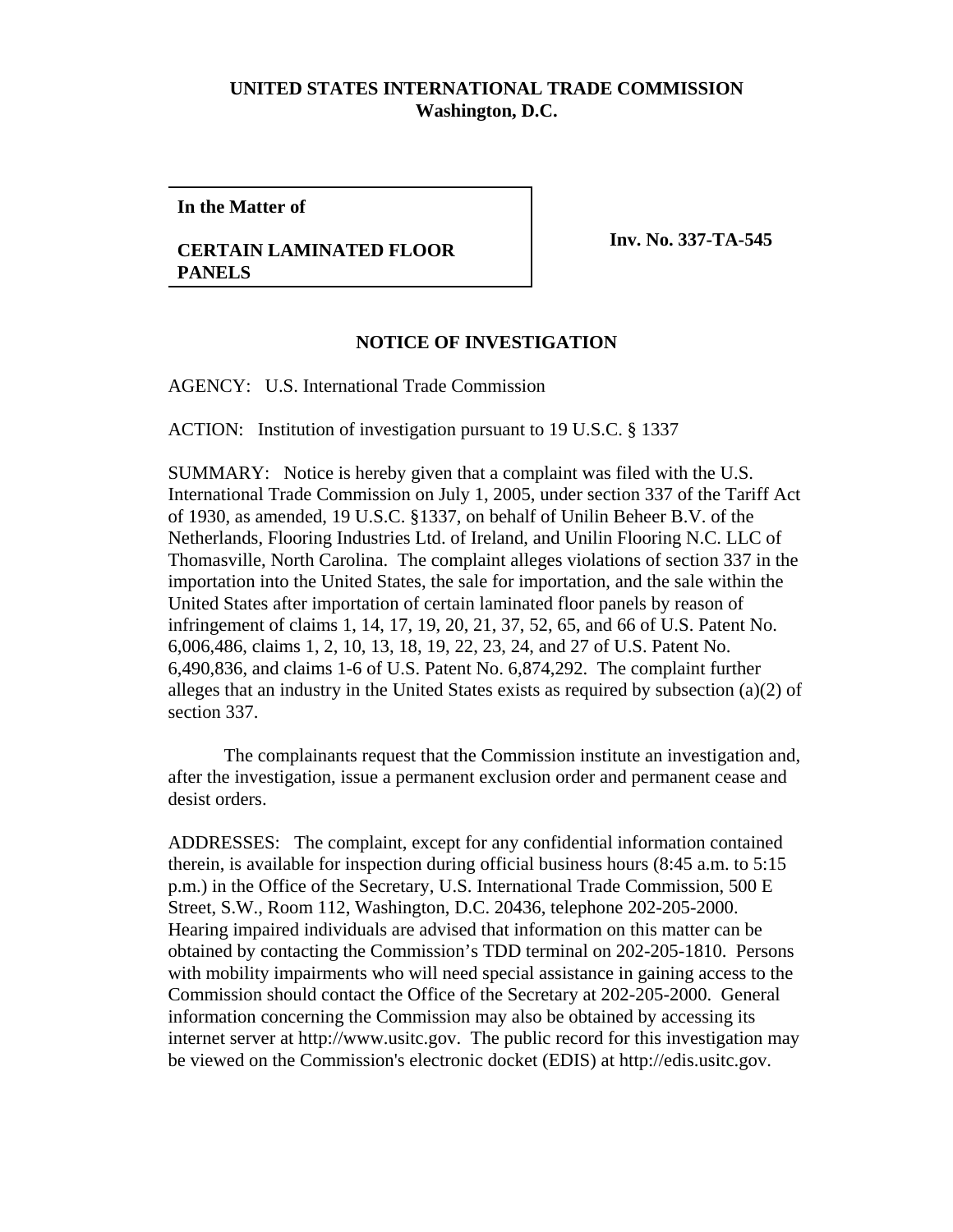FOR FURTHER INFORMATION CONTACT: David H. Hollander, Jr., Esq., Office of Unfair Import Investigations, U.S. International Trade Commission, telephone 202-205-2746.

AUTHORITY: The authority for institution of this investigation is contained in section 337 of the Tariff Act of 1930, as amended, and in section 210.10 of the Commission's Rules of Practice and Procedure, 19 C.F.R. § 210.10 (2005).

SCOPE OF INVESTIGATION: Having considered the complaint, the U.S. International Trade Commission, on July 27, 2005, ORDERED THAT –

(1) Pursuant to subsection (b) of section 337 of the Tariff Act of 1930, as amended, an investigation be instituted to determine whether there is a violation of subsection (a)(1)(B) of section 337 in the importation into the United States, the sale for importation, or the sale within the United States after importation of certain laminated floor panels by reason of infringement of one or more of claims 1, 14, 17, 19, 20, 21, 37, 52, 65, and 66 of U.S. Patent No. 6,006,486, claims 1, 2, 10, 13, 18, 19, 22, 23, 24, and 27 of U.S. Patent No. 6,490,836, and claims 1-6 of U.S. Patent No. 6,874,292, and whether an industry in the United States exists as required by subsection (a)(2) of section 337.

(2) For the purpose of the investigation so instituted, the following are hereby named as parties upon which this notice of investigation shall be served:

(a) The complainants are –

Unilin Beheer B.V. Hoogeveenenweg 28 Postbus 135 2910 AC Nieuwerkerk ann den Ijssel The Netherlands

Flooring Industries Ltd. Westblock I.F.S.C. Dublin 1 Republic of Ireland

Unilin Flooring N.C. LLC 3284 Denton Road Thomasville, NC 27360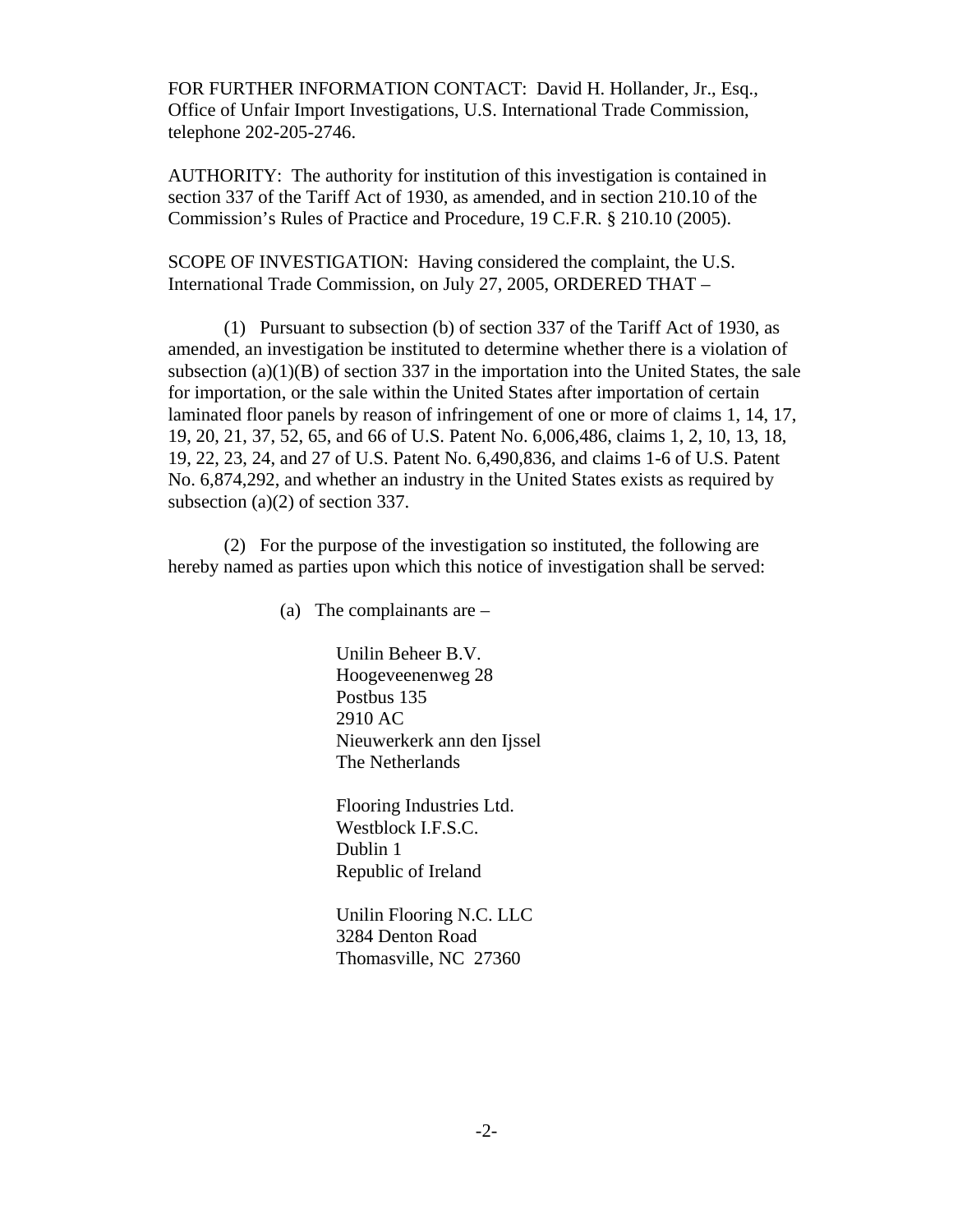(b) The respondents are the following entities alleged to be in violation of section 337, and are the parties upon which the complaint is to be served:

> 3E Business Enterprises Ltd. 5041 Manor St., Vancouver BC V5R 3Y4, Canada

AMZ (Ghangzhou) Wooden Industrial Co., Ltd. Amazon Industrial Garden Pingbu Road Huadu Guangzhou, Guangdong 510800 China

Changzhou Dongjia Decorative Materials Co., Ltd. South Cuiqiao Industrial Zone Henglin, Changzhou, Jiangsu 213103 China

Changzhou Saili Wood Co., Ltd. Furong Town, Changzhou City Jiangsu 213118, China

Changzhou Wujin Zhongxin Wood Co., Ltd. #711 Building C, AnZhen-Foreign Trade Plaza Hepingli Chaoyang District Beijing 100013, China

China Floors Co. Ltd. No. 188 Bao Yuan 4<sup>th</sup> Road Huoxian Village JiangQiao Town Jinbao Industrial Park, Jia Ding District Shanghai 201812 China

Dalton Carpet Liquidators, Inc. d/b/a Dalton Flooring Liquidators 804 East Broad Street, Gadsden, AL 35903

Fujian Yongan Forestry (Group) Joint Stock Co., Ltd. No. 13 Nige, Yongan City, Fujian Province, China 366000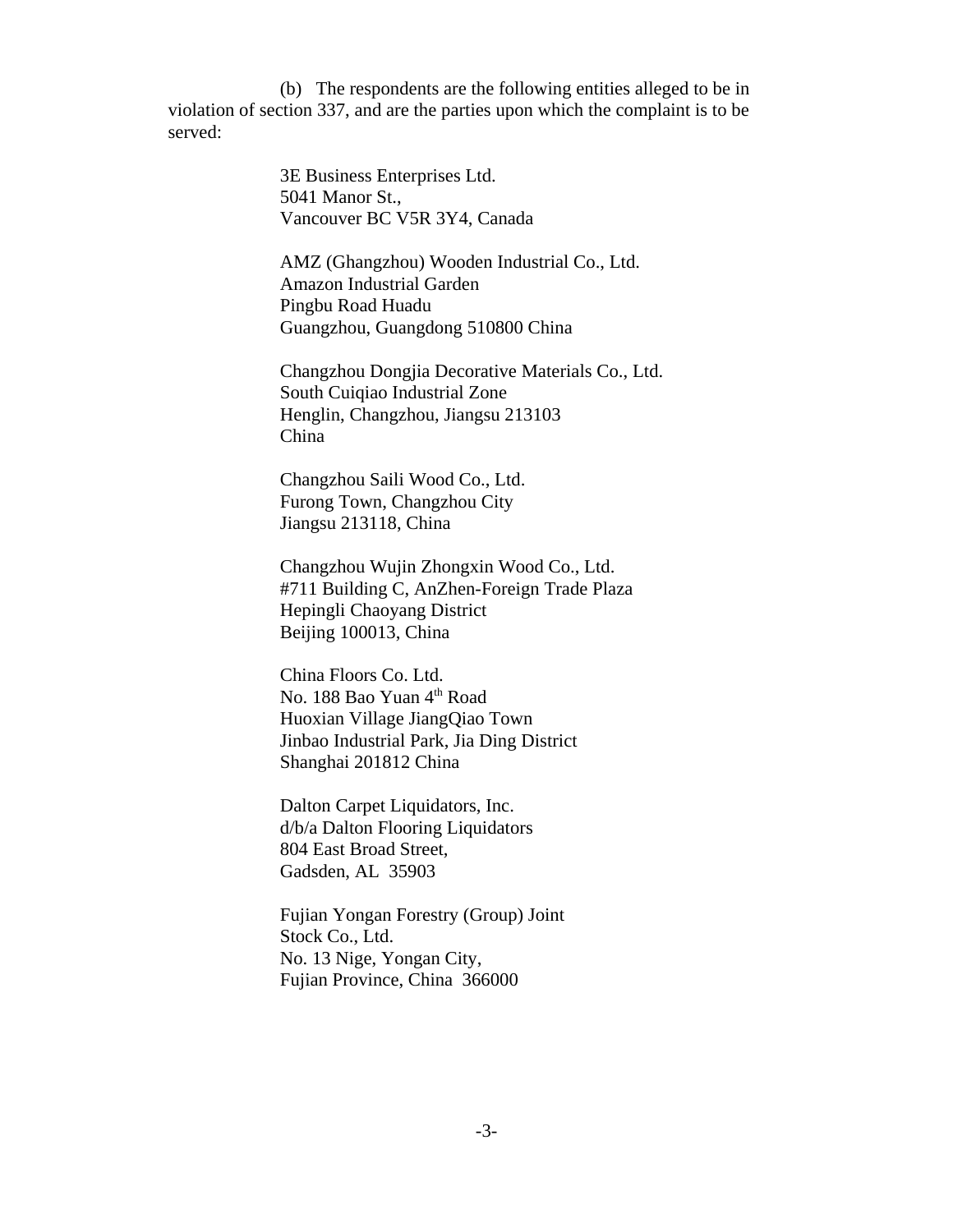HFC Horizon Flooring Ltd. 305 Holly Avenue Columbus, OH 43212

Huzhou Yongji Wooden Co., Ltd. No. 18 Nianfeng Road Nanxun, Huzhou, Zhejiang 313009 China

Inter Source Trading Corporation 10F-N, Hongqiao Shijia Garden, No. 179 Zhongshan Road (W), Shanghai, China and 201-3785 Myrtle St. Burnaby, BC, Canada V5C 4E7

Jiangsu Lodgi Wood Industry Co. Ltd. 7/F, Furi Building 169 Wuyi North Road Fuzhou, China

Lodgi North America, Inc. 11131 Bird Road Richmond, BC V6X IN7 Canada

Pacific Flooring Manufacture, Inc. 391 Foster City Blvd. Foster City, CA 94404

P.J. Flooring Distributor 1455 Monterey Pass Rd., Suite 105 Monterey Park, CA 91754

Power Dekor Group Co., Ltd. 3/F Byfond Hotel, No. 1587 Zhangyang Rd Shanghai 200135 China

Quality Craft, Ltd. #301, 17750-65A Avenue Surrey, BC V3S 5N4, Canada

R.A.H. Carpet Supplies, Inc. 551 Main Avenue Wallington, NJ 07057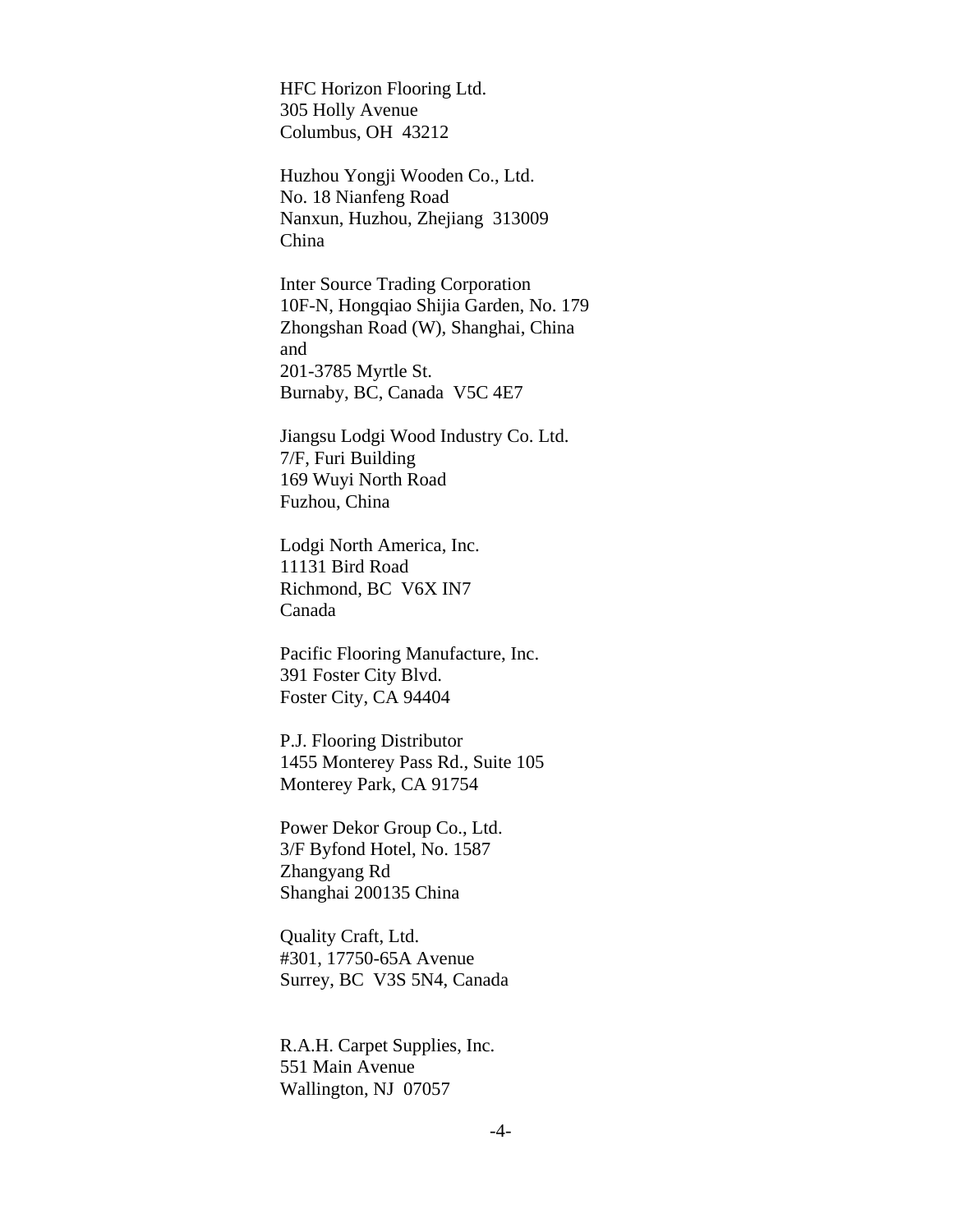Salvage Building Material, Inc. 951 N. Liberty Street Winston Salem, NC 27101

Shanghai Dekorman Flooring Co., Ltd. No. 198 Zhongxin Road Tianma, Songjian District, Shanghai 201600 China

Shanghai Zhengrun Industry Development Co., Ltd. No. 7735 Fanghuang Road Shanghai 200000, China

Shengda Flooring Corp. 26-27/F Spectar Building #42 Donghua Zhengjie Street Chengdu City, China 610016

Stalheim Industries Sdn Bhd Lot 2994, Jalan Bukit Badong 45600 Batang Berjuntai Selangor Darul Ehsan Malaysia

Stalheim (USA), Inc. 17360 Colima Road #332 Rowland Heights, CA 91748

Tsailin Floorings, Inc. 283, Building 3, #402 Siping Road Hongkou Qu, Shanghai 200081 China

Universal Floor Covering, Inc. 4500 Automall Parkway Fremont, CA 94538

Vegas Laminate Hardwood Floors LLC 4059 Renate Drive Las Vegas, NV 89103